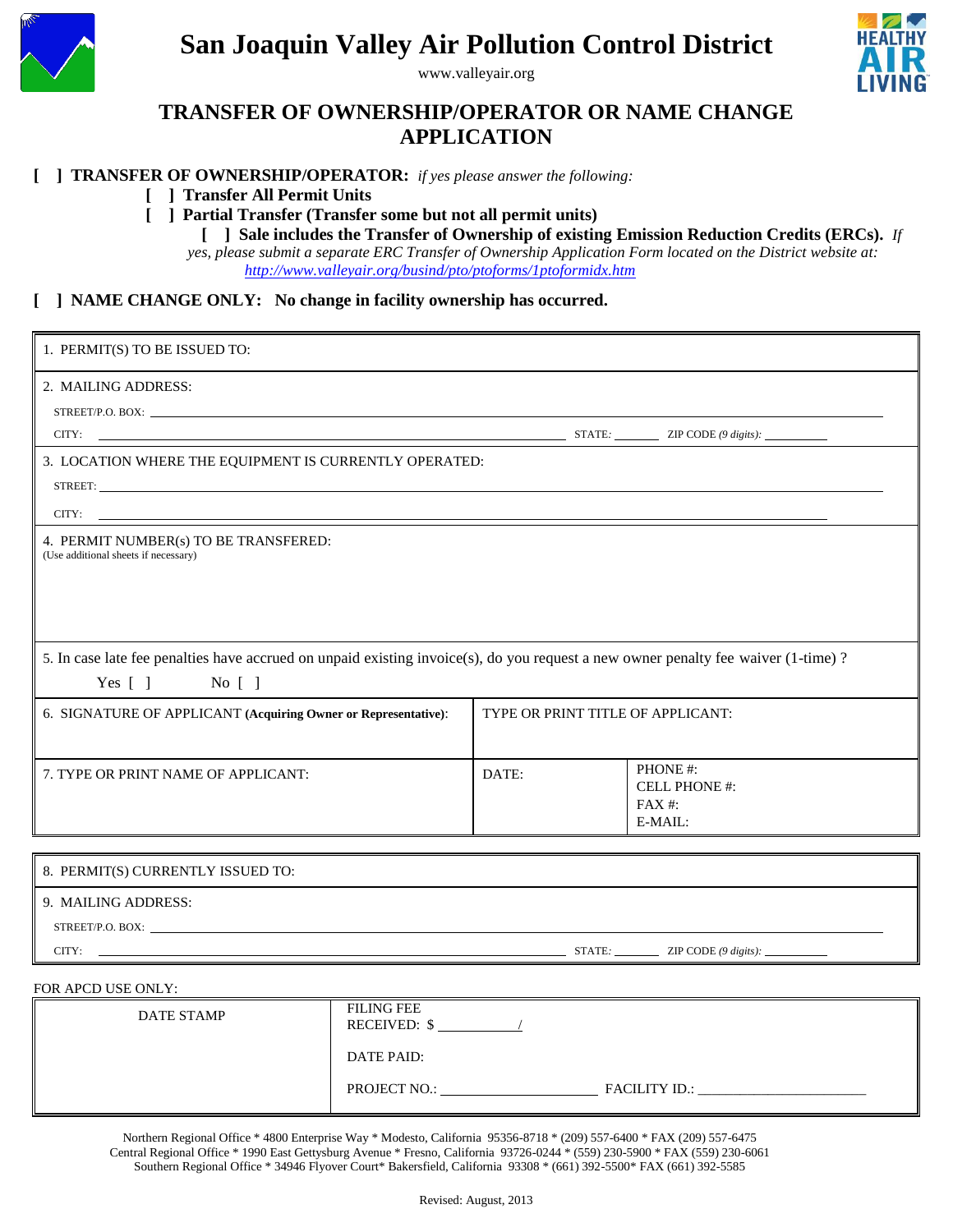### TRANSFER OF OWNERSHIP/OPERATOR - NAME CHANGE APPLICATION (Cont'd)

| <b>Facility Number</b> |  |
|------------------------|--|
|------------------------|--|

#### 9. STATUS OF AUTHORITY(S) TO CONSTRUCT ON DATE OWNERSHIP WAS TRANSFERED

| <b>UNDER</b><br>ATC NO. CONSTRUCTION IN OPERATION |              | OTHER STATUS*                                                                                                     |
|---------------------------------------------------|--------------|-------------------------------------------------------------------------------------------------------------------|
| П                                                 | П            |                                                                                                                   |
| ⊓                                                 | l I          | O <u>___________________________________</u>                                                                      |
| l 1                                               | $\mathbf{I}$ |                                                                                                                   |
| П                                                 | l I          | 0 <u>____________________________</u>                                                                             |
| l 1                                               | l I          |                                                                                                                   |
| $\mathsf{L}$                                      | l I          |                                                                                                                   |
| $\Box$                                            | $\Box$       | 0 <u>_________________________________</u>                                                                        |
| ⊓                                                 | l I          |                                                                                                                   |
| $\mathsf{L}$                                      | l I          |                                                                                                                   |
| $\Box$                                            | $\Box$       | $\blacksquare$                                                                                                    |
| $\Box$                                            | l 1          | П                                                                                                                 |
| $\mathsf{L}$                                      | l 1          | П                                                                                                                 |
|                                                   |              |                                                                                                                   |
|                                                   | $\Box$       | $\begin{tabular}{ c c c c } \hline \quad \quad & \quad \quad & \quad \quad & \quad \quad \\ \hline \end{tabular}$ |
| $\Box$                                            | $\Box$       |                                                                                                                   |
| $\Box$                                            | $\Box$       | $\begin{tabular}{ c c c c } \hline \quad \quad & \quad \quad & \quad \quad & \quad \quad \\ \hline \end{tabular}$ |

\* If OTHER STATUS, please explain.